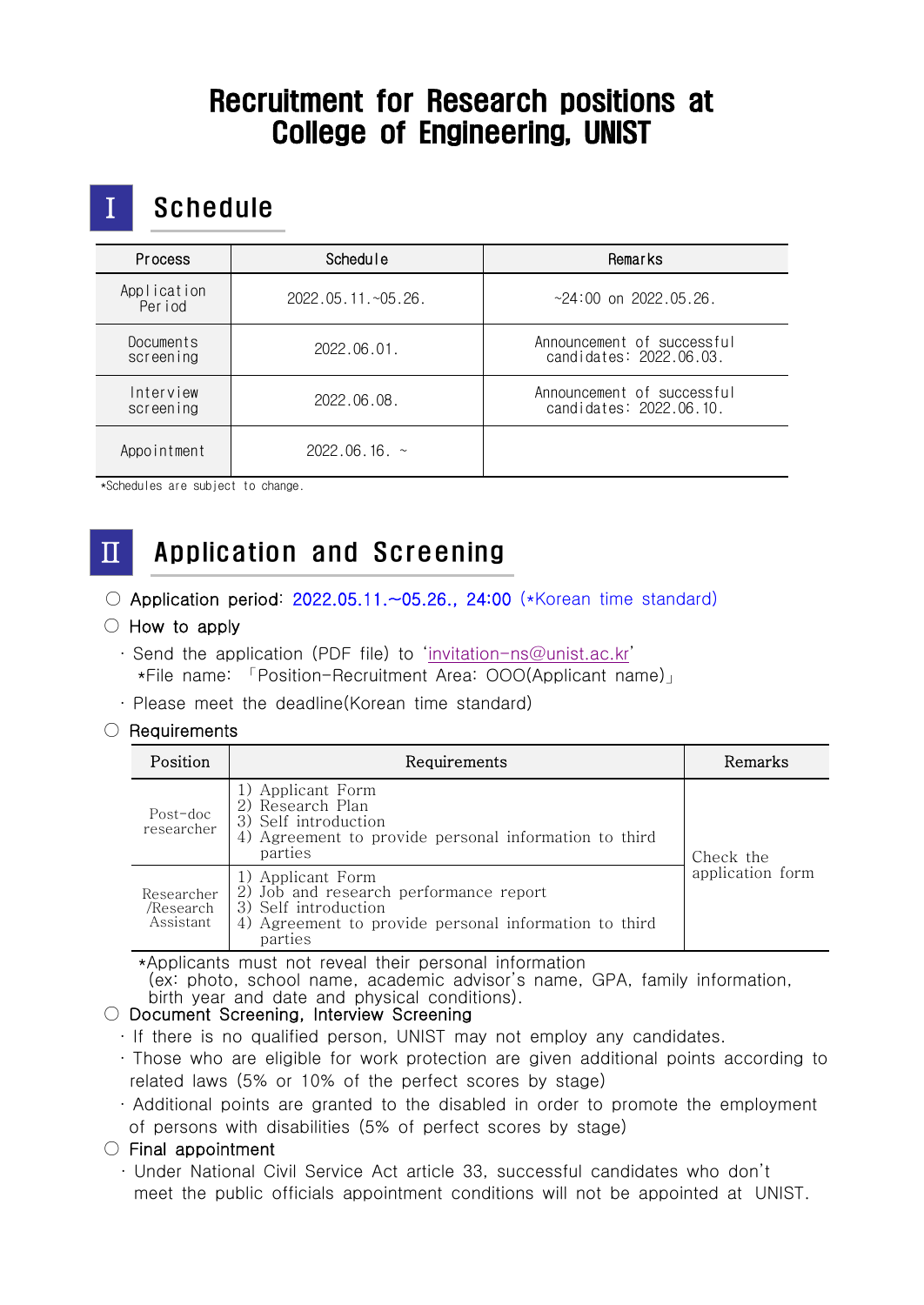- ∙ Background check for the successful candidates from the interview will be conducted. And if it confirms any particulars(disqualifications), the announcement might be canceled
- ∙ The appointment may be canceled even after the employment due to forgery or illegal recruitment or false or non-evidents information written on the application or National civil service act article 33 disqualifications.
- ∙ Unsuccessful candidates can ask for application back within 2 weeks of the announcement.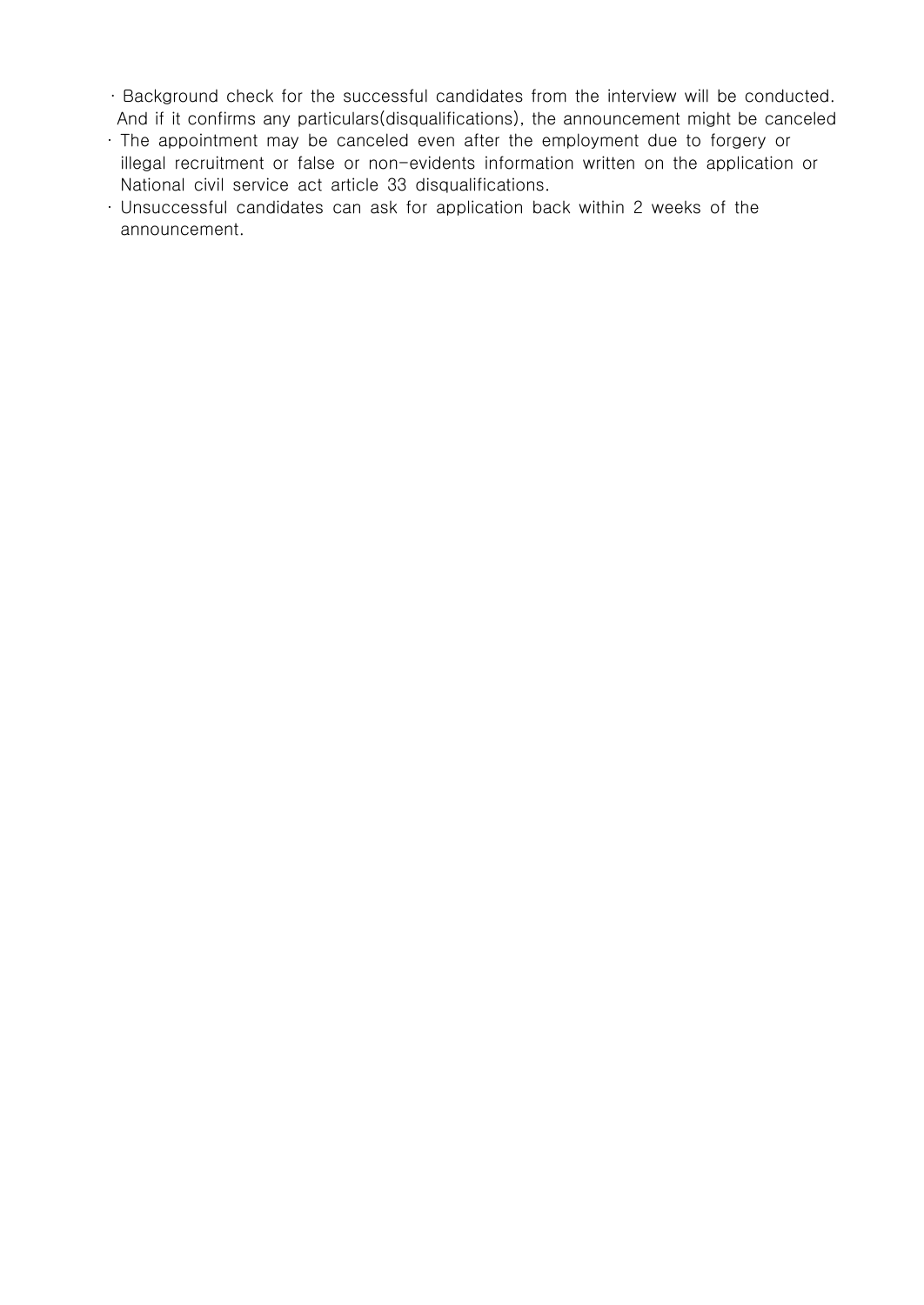

## $\overline{III}$  Field and Eligibility

### ○ Mechanical Engineering

| Position                 | Field                                                                      | Quota | Detailed information    |                                                                                                                                                                                                                                                                                                                                                                                   |
|--------------------------|----------------------------------------------------------------------------|-------|-------------------------|-----------------------------------------------------------------------------------------------------------------------------------------------------------------------------------------------------------------------------------------------------------------------------------------------------------------------------------------------------------------------------------|
| Post-Doc<br>Researcher   | Robotics and<br>Rehabilitation<br>Engineering<br>(Prof. Sang Hoon<br>Kang) | 1     | <b>Main Tasks</b>       | Conducting research on rehabilitation robots<br>and/or neuromechanics, including tests with<br>subjects                                                                                                                                                                                                                                                                           |
|                          |                                                                            |       | Eligibility             | A PhD degree in related field (Science &<br>Engineering, and Health Science)                                                                                                                                                                                                                                                                                                      |
|                          |                                                                            |       | <b>Preferences</b>      | - Ph.D. degree holders in fields related to<br>robotics, rehabilitation engineering, or<br>neuromechanics such as science and<br>engineering<br>- Experience in conducting research on subjects<br>with rehabilitation robots or engineering<br>devices<br>- At least one paper published as the first<br>author in internationally well-known<br>journals in the relevant fields |
|                          |                                                                            |       | Term                    | $2022.06.16. \approx 2023.06.15.$                                                                                                                                                                                                                                                                                                                                                 |
|                          |                                                                            |       | Working<br>hours        | - The five-day week<br>- Working Hour $9:00 \sim 18:00$<br>- Break $12:00 \sim 13:00$                                                                                                                                                                                                                                                                                             |
|                          |                                                                            |       | <b>Monthly</b><br>wage  | 3,000,000 WON                                                                                                                                                                                                                                                                                                                                                                     |
| $Post-Doc$<br>Researcher | Computational<br>Mechanics<br>(Prof. Hayoung Chung)                        |       |                         | Main Tasks: Research on multiphysics topology optimization                                                                                                                                                                                                                                                                                                                        |
|                          |                                                                            |       | Eligibility             | - Ph.D. degree<br>- One or more publications in SCI journals as<br>the first author within the past three years                                                                                                                                                                                                                                                                   |
|                          |                                                                            | 1     | <b>Preferences</b>      | - Proficiency in English<br>- Three or more publications in SCI journals as<br>the first author throughout the research career<br>- Familiarity with stochastic topology<br>optimization                                                                                                                                                                                          |
|                          |                                                                            |       | Term                    | $2022.06.16. \approx 2023.06.15.$                                                                                                                                                                                                                                                                                                                                                 |
|                          |                                                                            |       | Working<br>hours        | - Five-day in a week<br>- Working hours: $9:00 \sim 18:00$<br>- 1 hr break $12:00 \sim 13:00$                                                                                                                                                                                                                                                                                     |
|                          |                                                                            |       | <b>Monthly</b><br>wage  | 2,800,000 KRW                                                                                                                                                                                                                                                                                                                                                                     |
| Post-Doc<br>Researcher   | Elastic<br>Metamaterials<br>(Prof. Joo Hwan Oh)                            | 1     | Main Tasks              | Research on elastic metamaterials and<br>metasurfaces                                                                                                                                                                                                                                                                                                                             |
|                          |                                                                            |       | Eligibility             | PhD degree in related field                                                                                                                                                                                                                                                                                                                                                       |
|                          |                                                                            |       | Preferences             | - Research experiences in elastic metamaterials<br>- Own funding (ex. PI of any research project)                                                                                                                                                                                                                                                                                 |
|                          |                                                                            |       | <b>Term</b>             | $2022.06.16. \sim 2023.06.15.$                                                                                                                                                                                                                                                                                                                                                    |
|                          |                                                                            |       | <b>Working</b><br>hours | - The five-working day per week<br>- Working $9:00 \sim 18:00$<br>- Break $12:00 \sim 13:00$                                                                                                                                                                                                                                                                                      |
|                          |                                                                            |       | <b>Monthly</b><br>wage  | 2,000,000원                                                                                                                                                                                                                                                                                                                                                                        |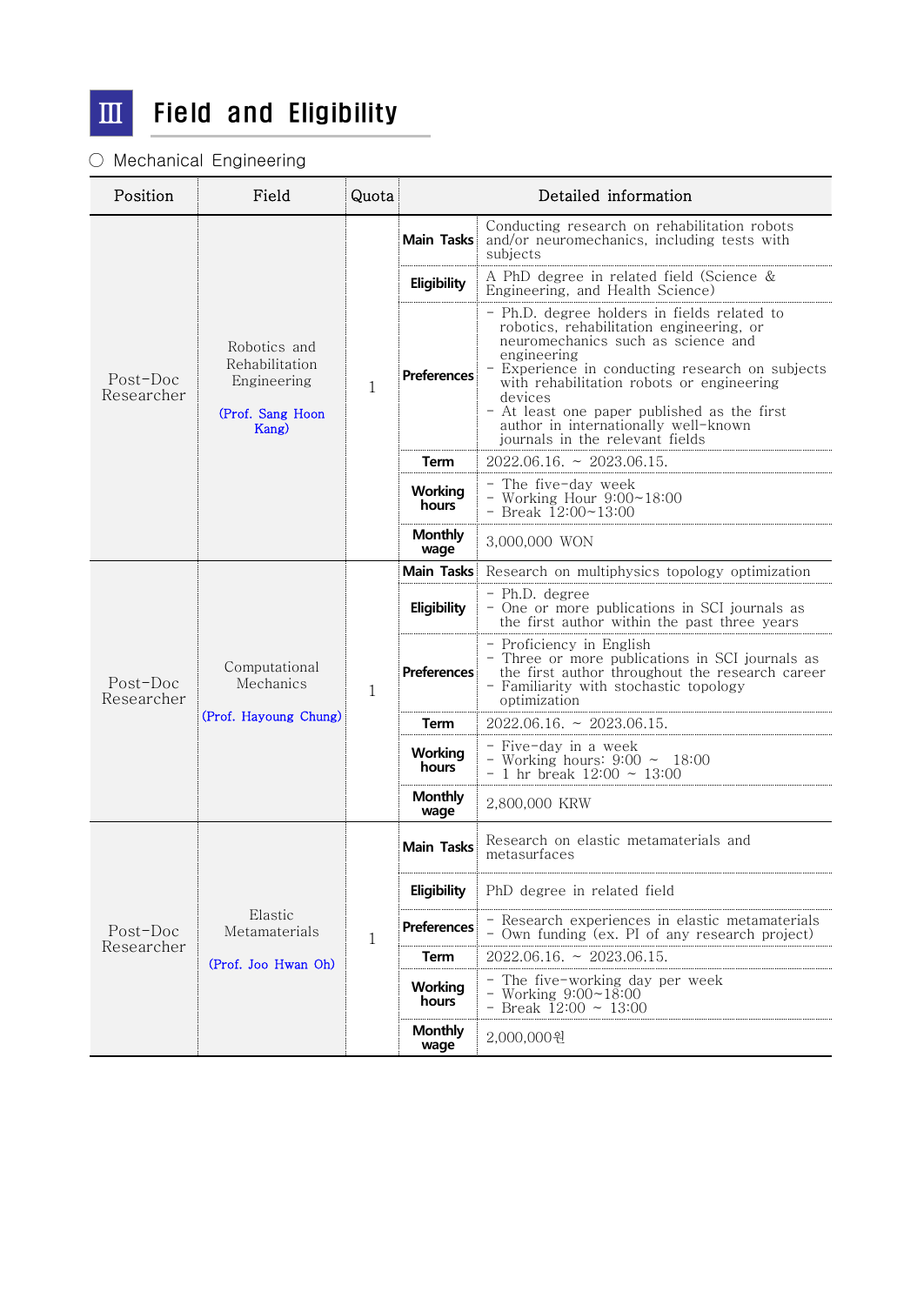## ○ Materials Science and Engineering

| Position               | Field                                                              | 11∩†a | Detailed information |                                                                                                                 |
|------------------------|--------------------------------------------------------------------|-------|----------------------|-----------------------------------------------------------------------------------------------------------------|
| Post-Doc<br>Researcher | Thermoelectric<br>materials and<br>devices<br>(Prof. Jae Sung Son) |       |                      | Research on process technology for the<br>Main Tasks development of high-efficiency thermoelectric<br>materials |
|                        |                                                                    |       | Eliaibility          | A PhD degree in related field                                                                                   |
|                        |                                                                    |       |                      | Preferences Research experience in closely related field                                                        |
|                        |                                                                    |       | Term                 | $2022.07.01 \approx 2023.06.30$                                                                                 |
|                        |                                                                    |       | Working<br>hours     | - The five-day week<br>$\sim$ Working 9:00~18:00<br>- Break $12:00 \approx 13:00$                               |
|                        |                                                                    |       | Monthly<br>wage      | 2,500,000 WON                                                                                                   |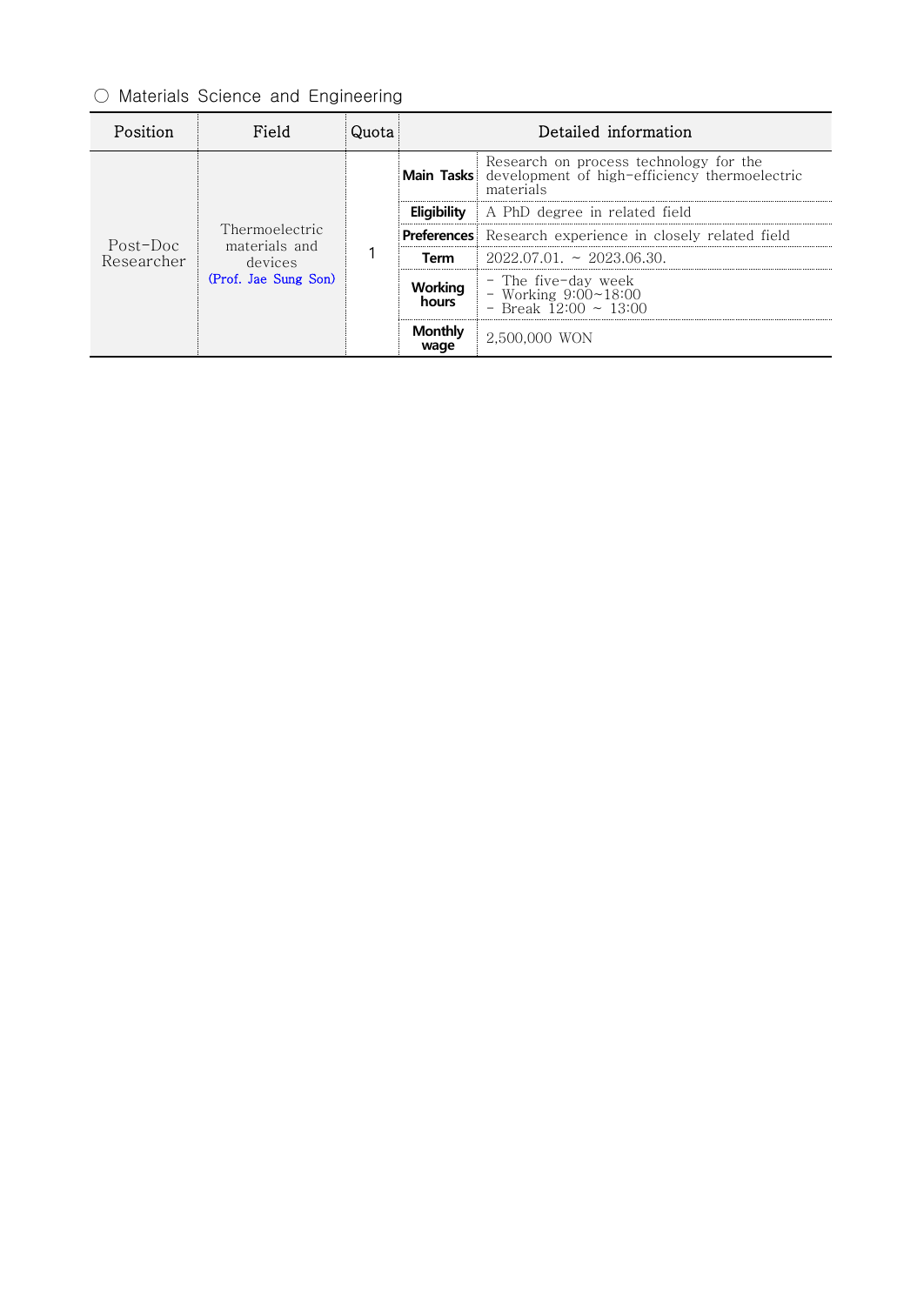## ○ Energy and Chemical Engineering

| Position               | Field                                                                                                             | Quota | Detailed information    |                                                                                                                                                                   |  |
|------------------------|-------------------------------------------------------------------------------------------------------------------|-------|-------------------------|-------------------------------------------------------------------------------------------------------------------------------------------------------------------|--|
|                        | Next-generation<br>solar cells<br>(perovskite solar<br>cells and organic<br>solar cells)<br>(Prof. Changduk Yang) |       | <b>Main Tasks</b>       | Research on perovskite solar cells, organic solar<br>cells, and organic flexible transistors.                                                                     |  |
|                        |                                                                                                                   |       | Eligibility             | A Ph.D degree in related field                                                                                                                                    |  |
|                        |                                                                                                                   |       |                         | Preferences Research experience in closely related field                                                                                                          |  |
| Post-Doc<br>Researcher |                                                                                                                   | 1     | <b>Term</b>             | $2022.07.01. \sim 2023.06.30.$                                                                                                                                    |  |
|                        |                                                                                                                   |       | Working<br>hours        | - The five-day week<br>- Working $9:00 \sim 18:00$<br>- Break $12:00 \sim 13:00$                                                                                  |  |
|                        |                                                                                                                   |       | <b>Monthly</b><br>wage  | 2,500,000 WON                                                                                                                                                     |  |
|                        | Center for                                                                                                        | 1     | <b>Main Tasks</b>       | Research on Analysis and Synthesis of<br>porous organic network polymers                                                                                          |  |
|                        |                                                                                                                   |       | Eligibility             | A PhD degree in related field                                                                                                                                     |  |
|                        | Dimension-                                                                                                        |       |                         | Preferences Research experience in closely related field                                                                                                          |  |
| Post-Doc               | Controlable                                                                                                       |       | Term                    | 2022.07.01.~2023.06.30.                                                                                                                                           |  |
| Researcher             | Organic Framework<br>(Prof. Jong-Beom<br>Baek)                                                                    |       | Working<br>hours        | - The five-day week<br>- Working $9:00 \sim 18:00$<br>- Break $12:00 \sim 13:00$                                                                                  |  |
|                        |                                                                                                                   |       | <b>Monthly</b><br>wage  | 3,000,000won                                                                                                                                                      |  |
|                        | SBiomass<br>conversion<br>& electrochemistry<br>(Prof. Jungki Ryu)                                                | 1     | Main Tasks              | Research on depolymerization, conversion, and<br>valorization of biomass, such as lignin, cellulose,<br>and lignocellulose                                        |  |
|                        |                                                                                                                   |       | Eligibility             | A PhD degree in related field                                                                                                                                     |  |
| Post-Doc<br>Researcher |                                                                                                                   |       | <b>Preferences</b>      | Research experience in closely related field,<br>such as chemical/biological conversion of<br>biomass, wood chemistry, electrochemistry, and<br>organic chemistry |  |
|                        |                                                                                                                   |       | Term                    | $2022.07.01. \approx 2023.06.30.$                                                                                                                                 |  |
|                        |                                                                                                                   |       | Working<br>hours        | - The five-day week<br>- Working $9:00 \sim 18:00$<br>- Break $12:00 \sim 13:00$                                                                                  |  |
|                        |                                                                                                                   |       | <b>Monthly</b><br>wage  | 3,000,000 Won                                                                                                                                                     |  |
| Post-Doc<br>Researcher | Sustainable Process<br>Analysis, Design,<br>and Engineering<br>(Prof. Hankwon Lim)                                | 1     | <b>Main Tasks</b>       | CO2 capture system development/operation/<br>optimization                                                                                                         |  |
|                        |                                                                                                                   |       | Eligibility             | A PhD degree in related field                                                                                                                                     |  |
|                        |                                                                                                                   |       | <b>Preferences</b>      | Research experience in closely related field                                                                                                                      |  |
|                        |                                                                                                                   |       | <b>Term</b>             | $2022.06.16. \sim 2023.06.15.$                                                                                                                                    |  |
|                        |                                                                                                                   |       | <b>Working</b><br>hours | - The five-day week<br>- Working $9:00 \sim 18:00$<br>- Break $12:00 \sim 13:00$                                                                                  |  |
|                        |                                                                                                                   |       | <b>Monthly</b><br>wage  | ₩3,500,000                                                                                                                                                        |  |